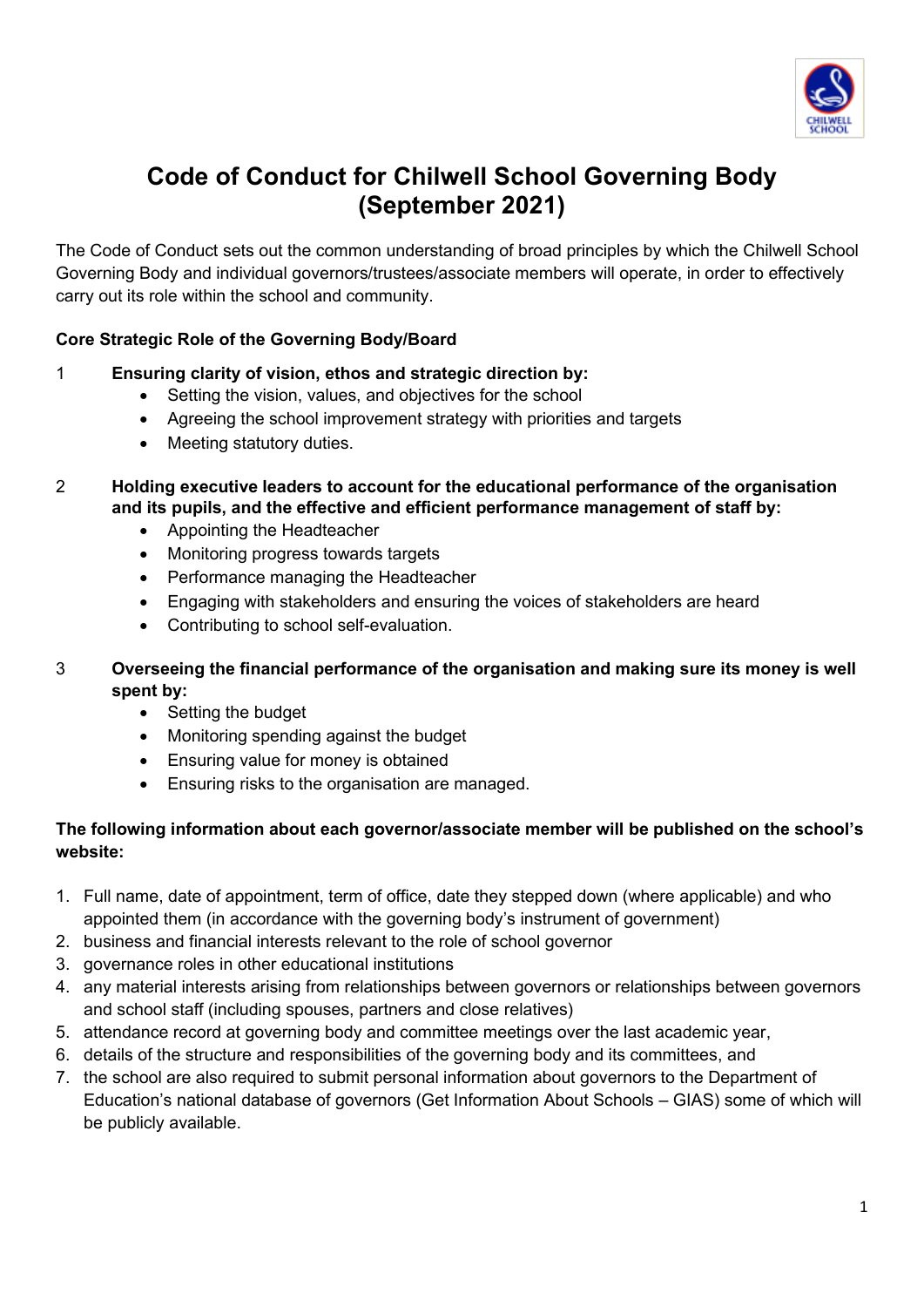

## **The Governing Body accepts the following principles and procedures:**

## **Role & Responsibilities**

- 1. We understand the purpose of the board and the role of the Headteacher and accept that our role is strategic and will not therefore involve ourselves in the day to day management of the school.
- 2. We accept that we have no legal authority to act individually, except when the board has given us delegated authority to do so (as detailed in the scheme of delegation or evidenced in full governing body minutes), and therefore we will only speak on behalf of the governing board when we have been specifically authorised to do so.
- 3. We accept collective responsibility for all decisions made by the board or its delegated agents. This means that we will not speak against majority decisions outside the governing board meeting, including by the use of any social media.
- 4. We have a duty to act fairly and without prejudice, and in so far as we have responsibility for staff, we will fulfil all that is expected of a good employer.
- 5. We will encourage open government and will act appropriately upholding the school's reputation in our communications.
- 6. We will consider carefully how our decisions may affect the community and other schools.
- 7. We will always be mindful of our responsibility to maintain and develop the ethos and reputation of our school. Our actions within the school and the local community will reflect this.
- 8. In making or responding to criticism or complaints affecting the school we will follow the procedures established by the governing board.
- 9. We will actively support and appropriately challenge the headteacher.
- 10. We will follow school policies and procedures as well as adhering to regulations applying to school governance including equality legislation.

## **Commitment**

- 1. We acknowledge that accepting office as a governor involves the commitment of significant amounts of time and energy.
- 2. We will prepare well for our meetings having read the papers presented and be equipped to positively contribute to the meeting.
- 3. We will each involve ourselves actively in the work of the governing board, accept our fair share of responsibilities, including service on committees or working groups.
- 4. We will make full efforts to attend all meetings and where we cannot attend explain in advance why we are unable to.
- 5. We will get to know the school well and respond to opportunities to involve ourselves in school activities.
- 6. We will undertake our fair share of our role to monitor by visiting the school, with all visits arranged in advance with the staff and undertaken within the framework established by the governing board and agreed with the Headteacher. We will complete a monitoring report for each visit we undertake which will be shared with the Full Governing Body.
- 7. We will consider seriously our individual and collective needs for training and development and will undertake relevant training.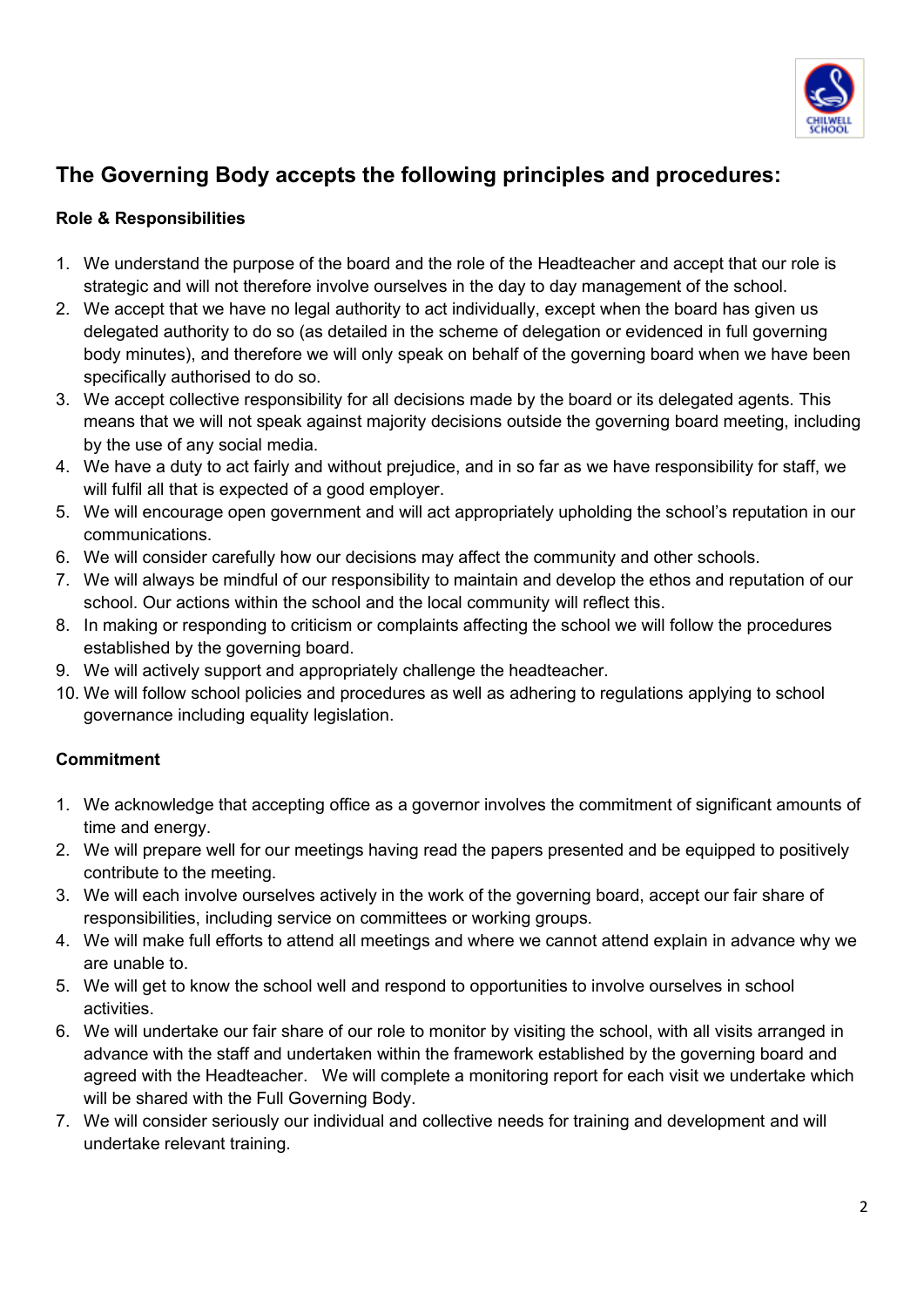

8. We accept that in the interests of open government, our full names, date of appointment, terms of office, roles on the governing body, attendance records, relevant business and pecuniary interests, category of governor and the body responsible for appointing us will be published on the school's website.

## **Relationships**

- 1. We will strive to work as a team in which constructive working relationships are actively promoted.
- 2. We will express views openly, courteously and respectfully in all our communications with other governors and staff.
- 3. We will support the Chair, Vice-Chair and Chair of Committees in their role of ensuring appropriate conduct both during meetings and at all other times.
- 4. We are prepared to answer queries from other governors in relation to delegated functions and take into account any concerns expressed, and we will acknowledge the time, effort and skills that have been committed to the delegated function by those involved.
- 5. We will seek to develop effective working relationships with the Headteacher, staff and parents, the local authority and other relevant agencies/partners and the community.

## **Confidentiality**

- 1. We will observe complete confidentiality when matters are deemed confidential or where they concern specific members of staff or pupils, both inside or outside school, including by the use of any social media.
- 2. We will exercise the greatest prudence at all times when discussions regarding school business arise outside a governing board meeting.
- 3. We will not reveal the details of any governing board vote.
- 4. We will ensure confidential papers are securely held and disposed of at all times in line with school procedures.
- 5. We will maintain confidentiality even when we are no longer a governor at the school.

#### **Conflicts of interest**

- 1. We will record any pecuniary or other business interest (including those related to people we are connected with) that we have in connection with the governing board's business in the Register of Business Interests, and if any such conflicted matter arises in a meeting we will offer to leave the meeting for the appropriate length of time. We accept that the Register of Business Interests will be published on the school's website.
- 2. We will also declare any conflict of loyalty at the start of any meeting should the situation arise.
- 3. We will act in the best interests of the school as a whole and not as a representative of any group, even if elected to the governing board by such group (e.g. parent or staff governors).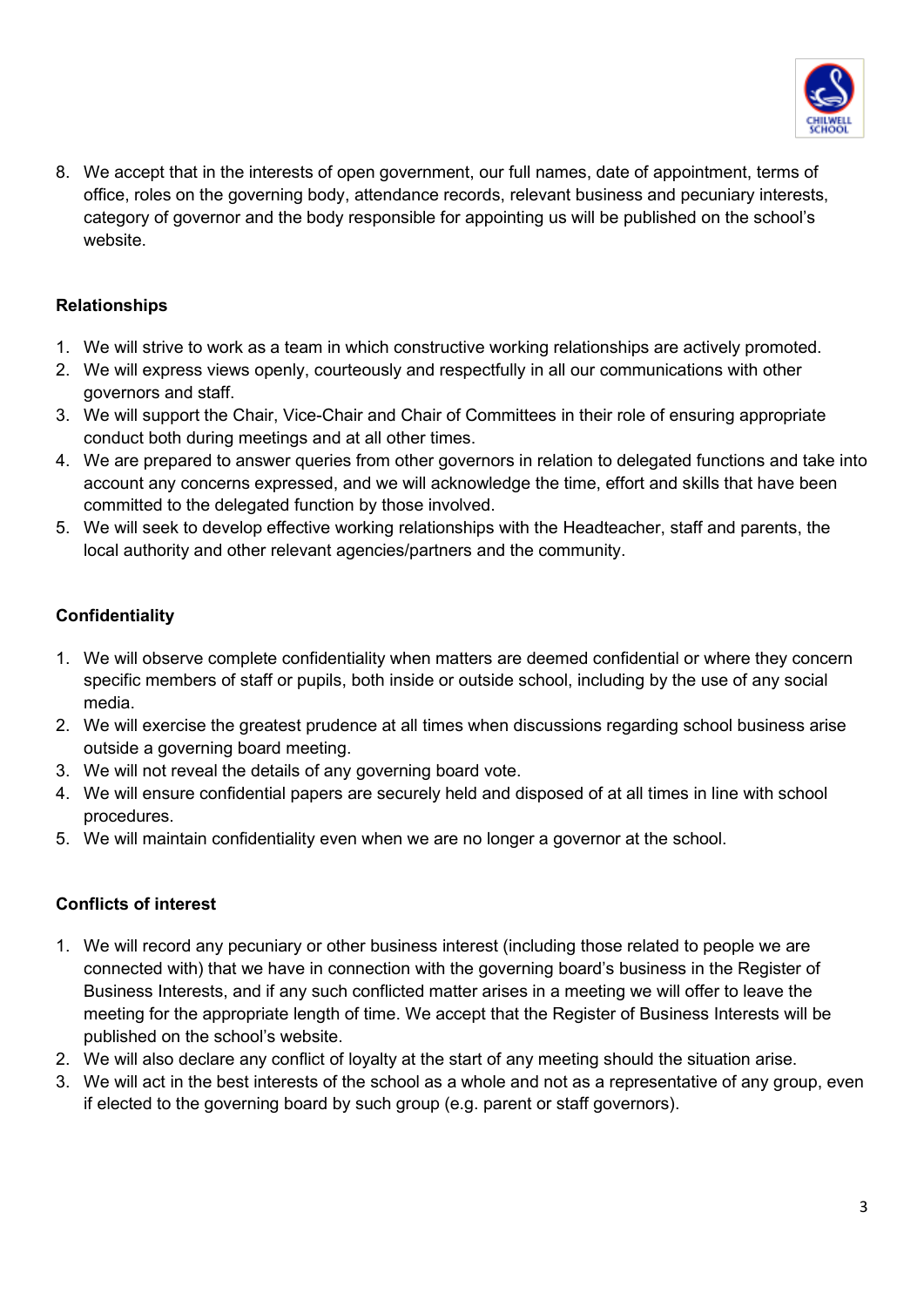

#### **Breach of this Code of Conduct**

- 1. Governing bodies should ensure that prior to appointment (or as soon as possible thereafter), all new governors/associate members agree to the expectations for behaviour and conduct, as set out in this Code of Conduct, and that the governor understands the circumstances in which the governing body may suspend or remove a governor. The governing body will provide support to a new governor/associate member via good induction, training and mentoring and any potential issues will be addressed promptly.
- 2. If we believe this code has been breached, we will raise this issue with the Chair and the Chair will follow the procedures as detailed in Appendix A. The governing board will only use suspension/removal as a last resort after seeking to resolve any difficulties or disputes informally as detailed in Appendix A. The responsibility for the suspension/ removal of a governor can only be undertaken by the Full Governing Body or the appointing body in accordance with the regulations and cannot be delegated elsewhere. The Chair will seek advice from Governor Services should a governor be considered for suspension/removal.
- 3. Should it be the Chair that we believe has breached this code, another governor, such as the Vice Chair (or independent governor/person appointed by the Vice Chair) will follow the procedure detailed in Appendix A.
- 4. All governors will adhere to the principles as detailed below:

#### **The Seven Principles of Public Life (The Nolan Principles)**

Selflessness - Holders of public office should act solely in terms of the public interest. They should not do so in order to gain financial or other material benefits for themselves, their family, or their friends.

Integrity - Holders of public office should not place themselves under any financial or other obligation to outside individuals or organisations that might seek to influence them in the performance of their official duties.

Objectivity - In carrying out public business, including making public appointments, awarding contracts, or recommending individuals for rewards and benefits, holders of public office should make choices on merit.

Accountability - Holders of public office are accountable for their decisions and actions to the public and must submit themselves to whatever scrutiny is appropriate to their office.

Openness - Holders of public office should be as open as possible about all the decisions and actions that they take. They should give reasons for their decisions and restrict information only when the wider public interest clearly demands.

Honesty - Holders of public office have a duty to declare any private interests relating to their public duties and to take steps to resolve any conflicts arising in a way that protects the public interest.

Leadership - Holders of public office should promote and support these principles by leadership and example.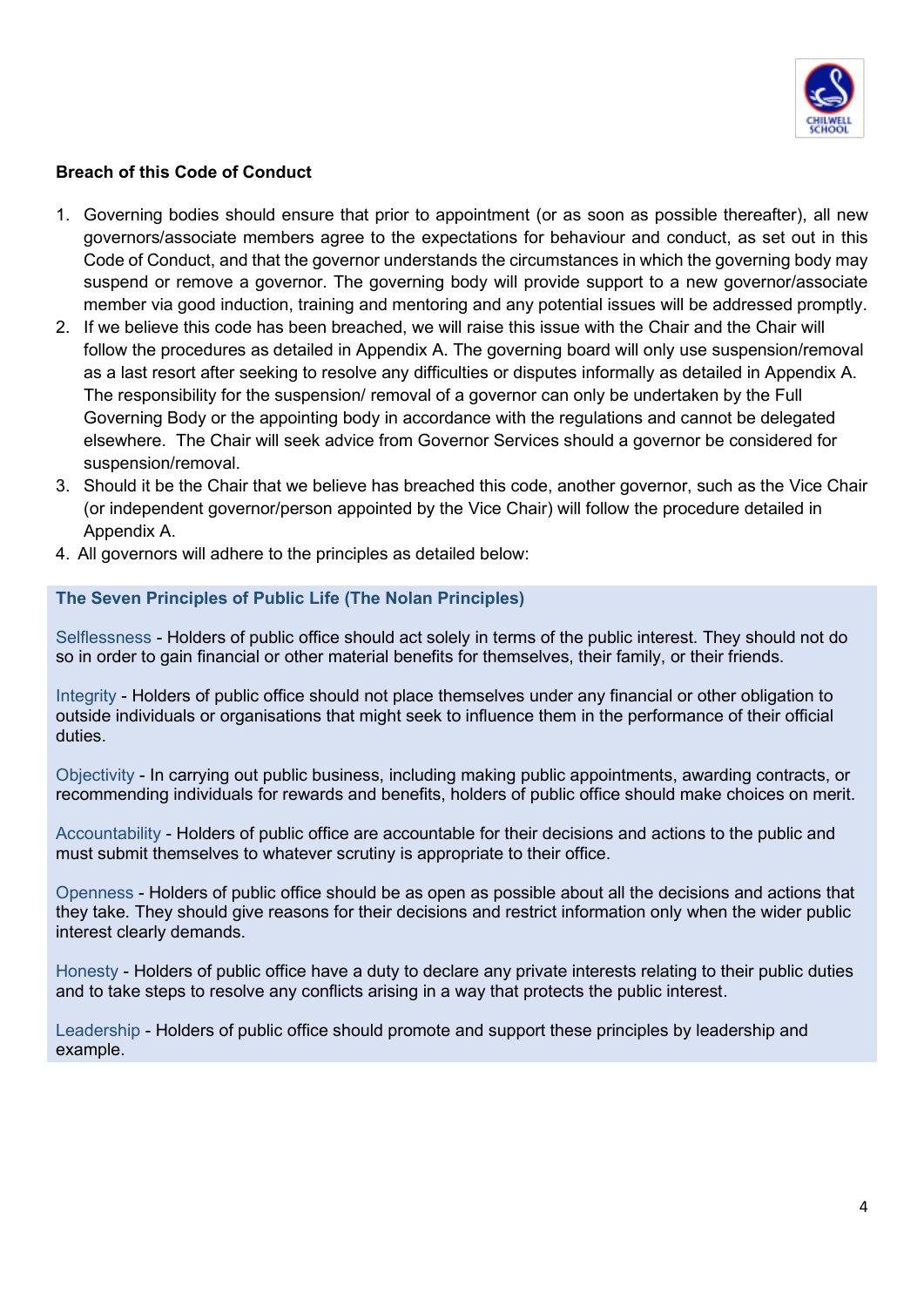

#### **Declaration**

As a member of the Governing Body I will always have the well-being of the children, staff and the reputation of the school at heart. I will do all I can to be an ambassador for the school, publicly supporting its aims, values and ethos. I will never say or do anything publicly (including by the use of any social media), which would embarrass the school, the Governing Body, the Headteacher, staff or any other member of the school community. I understand that I must declare business/personal interests and this information will be published on the school's website along with my name, details of my term of office and responsibilities as a governor. Failure to reveal this information may be judged as bringing the Governing Body into disrepute and could lead to my suspension or removal as a governor.

Signed ........................................ Printed name ............................................

| - 32 |  |
|------|--|
|      |  |

Adopted by the governing body of Chilwell School on 8<sup>th</sup> September 2021.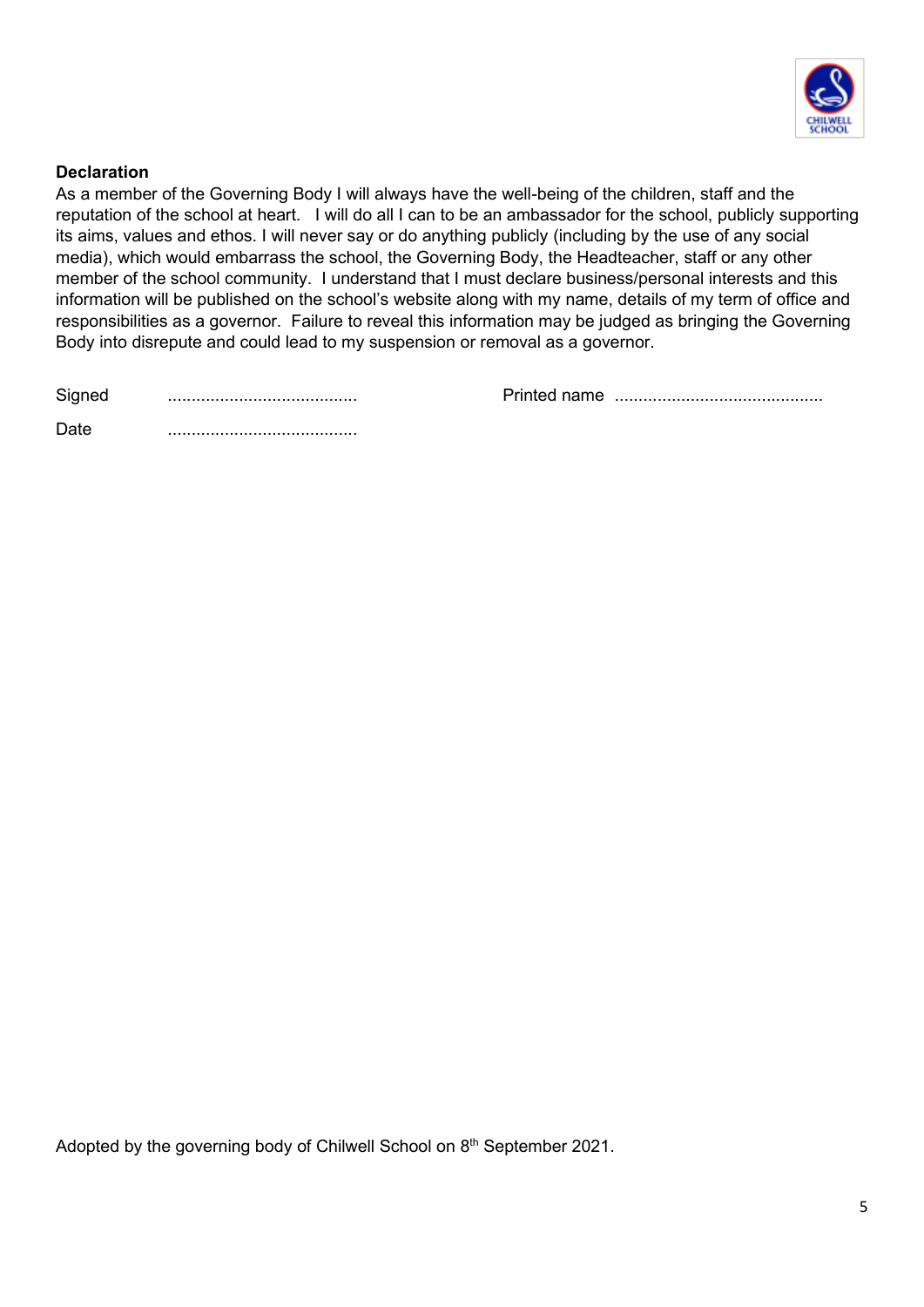

## **Appendix A**

#### **Addressing concerns about the conduct of a governor (including procedures to consider the Suspension and/or Removal of a Governor).**

- 1. The procedures detailed below are to address incidents of alleged misconduct by a school governor in a maintained school (including Voluntary Controlled and Voluntary Aided maintained schools). This procedure does not apply to governors who are disqualified, or those governors who become disqualified from the governing body due to non-attendance in accordance with the [The School Governance](https://www.legislation.gov.uk/uksi/2012/1034/contents/made)  [\(Constitution\) \(England\) Regulations 2012](https://www.legislation.gov.uk/uksi/2012/1034/contents/made) (Schedule 4, 9 (1-2)). (For Academies, schools should refer to the Articles of Association and Scheme of Delegation for details on how to respond to concerns about governor conduct.)
- 2. Governing bodies should ensure that prior to appointment, all new governors agree to the expectations for behaviour and conduct – as set out in this Code of Conduct and that the governor understands the circumstances in which the governing body may address concerns about behaviour including considerations to suspend or remove a governor. The governing body will provide support to a new governor via good induction, training and mentoring and any potential issues will be addressed promptly. A failure to provide adequate support to a new governor will not preclude the governing body from taking formal action against a governor to address misconduct but should be taken into account by the governing body in their deliberations.
- 3. Governors, especially new governors sometimes misunderstand their role. Common misunderstandings can include mistakenly believing that they are a representative of a group who elected them or when governors promote their own agenda such as directing discussions about their own child. Sometimes governors can step beyond being strategic and enter into operational aspects of managing the school which has been delegated to the Headteacher. Governors may not understand that as a school governor, they must abide by the Code of Conduct at all times as they are representatives of the school, and therefore any actions or communications they make outside of the school (especially on social media) can detrimentally affect the reputation of the school and governing body. These misunderstandings should be addressed using the processes detailed below.
- 4. If a formal complaint has been received about a governor, the governing body should refer to its School Complaints Procedure in the first instance to ensure that a thorough investigation has been completed and a response provided to the complainant accordingly. Upon completion of the complaint's procedure, any recommendations about the conduct of the governor can be considered in the procedures detailed below.

#### **Informal Stage**

5. If it is believed that the Code of Conduct has been breached, the Chair (or Vice Chair if the Chair is not able to undertake this role) should determine the seriousness of the infringement and seek advice from Governor Services. For less serious cases of misconduct the Chair (or Vice Chair) should set up an informal meeting with the governor in question and raise the concerns about their behaviour or conduct. Cases of misunderstandings about the role and their responsibilities can often be addressed through a careful discussion and reference back to the Code of Conduct. The Chair (or Vice Chair) may consider offering further training to the governor concerned as well as providing a mentor to the governor to help them understand their role. It is advised that the content and outcome of the discussion should be recorded in a letter after the meeting to the governor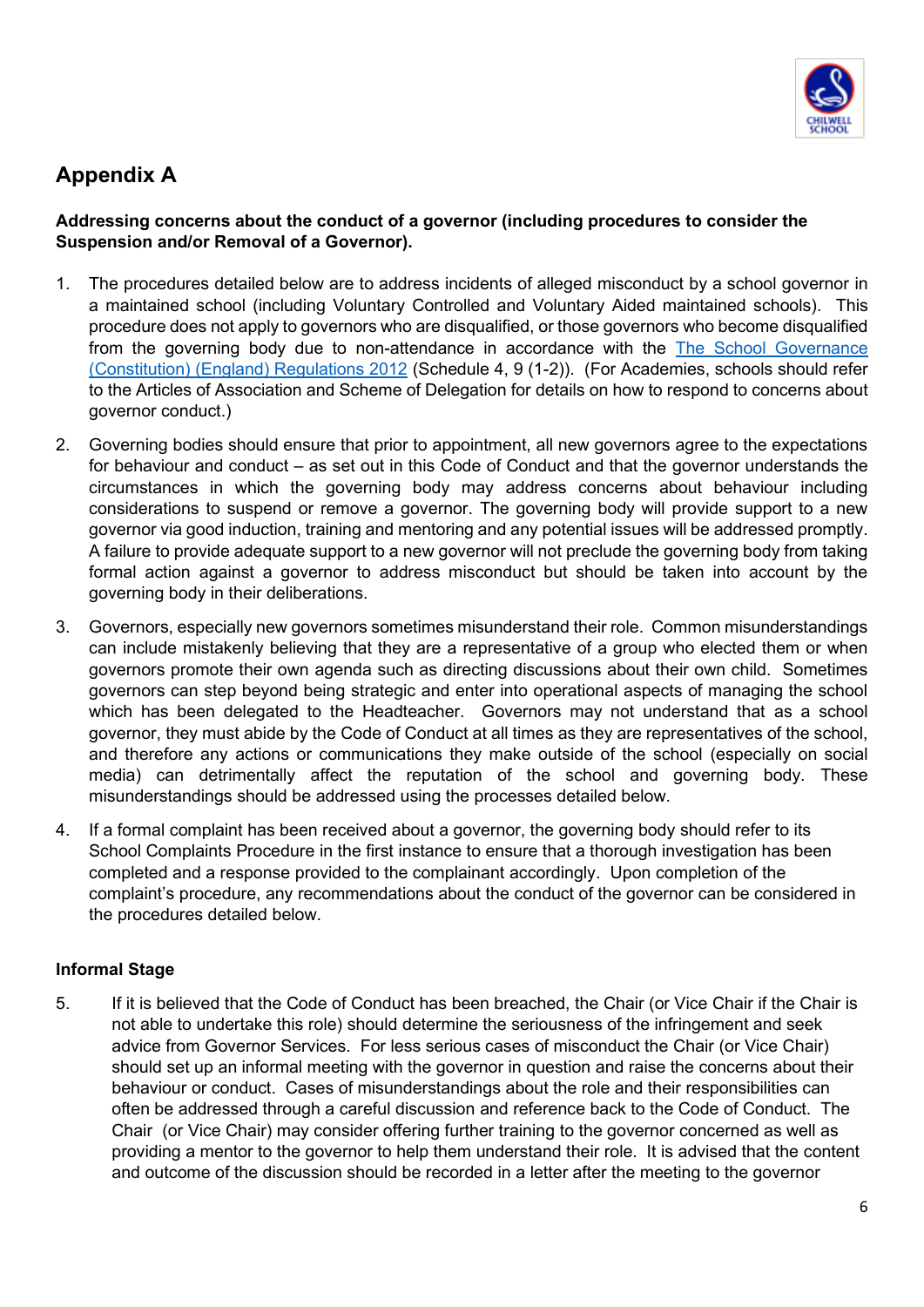

concerned. This will ensure that should there be any further incidents of misconduct a record of previous discussions can be evidenced. (A template letter is provided in Appendix B.)

- 6. Parties involved in the Informal Stages of the procedure may wish to be accompanied to any meetings for support which should be accommodated wherever possible. However, maintaining confidentiality may need to be a consideration in particularly sensitive cases and we may need to discuss with you the appropriateness of being accompanied.
- 7. The emphasis should always be on finding a resolution to the matter and seeking positive working relationships moving forward. Where working relationships on the governing body or with school staff have been detrimentally affected, it is important that carefully planned meetings to foster reconciliation and reparation of relationships is considered and offered to parties to resolve the matter at an early stage. This will provide the greatest opportunity for the governing body to work effectively into the future in the best interests of the school and children.

#### **Formal Investigation**

- 8. For repeated incidents of misconduct, or if an allegation of misconduct is of a serious nature which would be inappropriate to be addressed through an informal discussion, the Chair of Governors (or Vice Chair if the Chair is unable to fulfil this role) will need to consider whether a formal investigation should take place. It is imperative that dependent on the category of governor the correct person is appointed to undertake an investigation:
	- i. Co-opted, Parent and Staff Governors the Chair of Governors would appoint an appropriate governor to undertake the investigation into the alleged misconduct. This could be the Chair, the Vice Chair or another governor, but in any case, the investigating governor must be able to complete an impartial investigation. If the Chair does not feel there is anyone on the governing body who could complete an impartial investigation (for example the misconduct is in a governing body meeting and all the governors are therefore witnesses) the Chair may appoint an independent governor/person to undertake the investigation on behalf of the governing body.
	- ii. Local Authority nominated Governors- the Chair of Governors should contact Governor Services to agree who will be appointed to undertake the investigation. This could be as described above an impartial governor on the governing body, an independent governor or another suitably experienced person (which could include an officer from the Local Authority).
	- iii. Foundation Governors the Chair of Governors should contact the governance professional within the Diocese to agree who will be appointed to undertake the investigation.
- 9. If the conduct of a governor has been investigated as part of the School Complaints Procedure, the Chair will need to determine whether this investigation under the School Complaints Procedure is sufficient, or whether further investigation is required to specifically address the alleged breaches in the Code of Conduct or religious ethos of the school.
- 10. During the investigation period, members of the governing body who are not part of the investigation need to be protected from involvement in conversations and any correspondence relating to the investigation in order to remain as impartial as possible should they be required to consider the conduct of the governor concerned at a later stage in the process.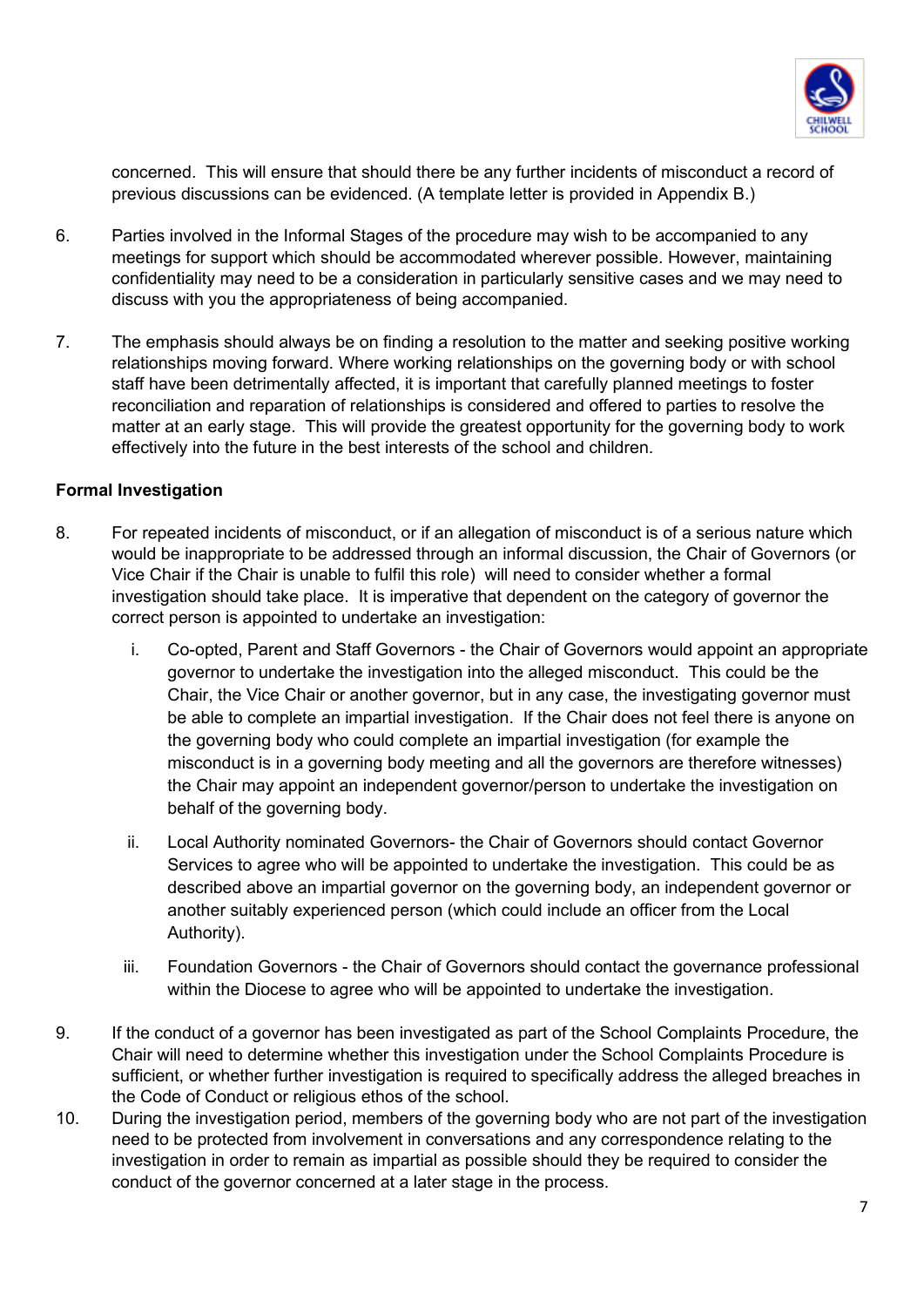

- 11. During the investigation, the governor concerned is still a full member of the governing body and must continue to have access to all documentation related to the functioning of the governing body as well as being invited to governing body meetings in the usual way.
- 12. The investigation must be conducted in a fair and thorough manner. The investigating person should meet with those individuals who are alleging the misconduct, any relevant witnesses and the governor concerned to ensure that thorough consideration of all the information available is undertaken. The governor who is the subject of the allegations of misconduct must be provided with clear information on what the allegations are in advance of the meeting with the investigating person so that they have a reasonable opportunity to understand the allegations of misconduct and prepare a response. If a complaint has been received, the complainant should be asked if they are willing to share the complaint letter/document with the governor concerned, or a summary of the complaint will be agreed with the complainant and shared with the governor who is the subject of the allegation of misconduct.
- 13. Good records must be maintained throughout the investigation including notes of meetings with the parties involved and copies of any documentation or evidence that has been considered by the investigating person. Parties involved in the investigation should be made aware that any documents they submit, or information they provide may be seen by the governor concerned, the governing body or the appointing body at a later stage of the process.
- 14. Upon conclusion of the investigation, the Chair of Governors will review the outcome and consider the best way forward. The Chair may wish to arrange to meet with the governor concerned (accompanied by a representative from the Diocese or Local Authority if appropriate) to informally discuss the outcome of the investigation and to help the governor understand the implications of the investigation. Where the investigation has indicated that a breach of the Code of Conduct has occurred, the Chair could determine that expectations detailed within the Code of Conduct should be reiterated and consider whether further training or mentoring would be appropriate. If this is the outcome, as in the informal stage, a letter should be written to the governor concerned to document this (See Appendix B).
- 15. As in the informal stages (paragraphs 5-7), consideration should be given to how working relationships can be repaired or improved through carefully planned mediation meetings with a view to reconciliation and reparation of relationships. This will provide the greatest opportunity for the governing body to work effectively into the future in the best interests of the school and children.
- 16. If the alleged misconduct is so serious as to require the consideration of suspension or removal of the governor from the governing body, the Chair of Governors should discuss this with the governor concerned and outline the procedures that will be undertaken by the governing body (as detailed below). The Chair of Governors should sensitively discuss with the governor whether they wish to continue on the governing body in the circumstances or consider whether resignation would be in the best interests of all concerned.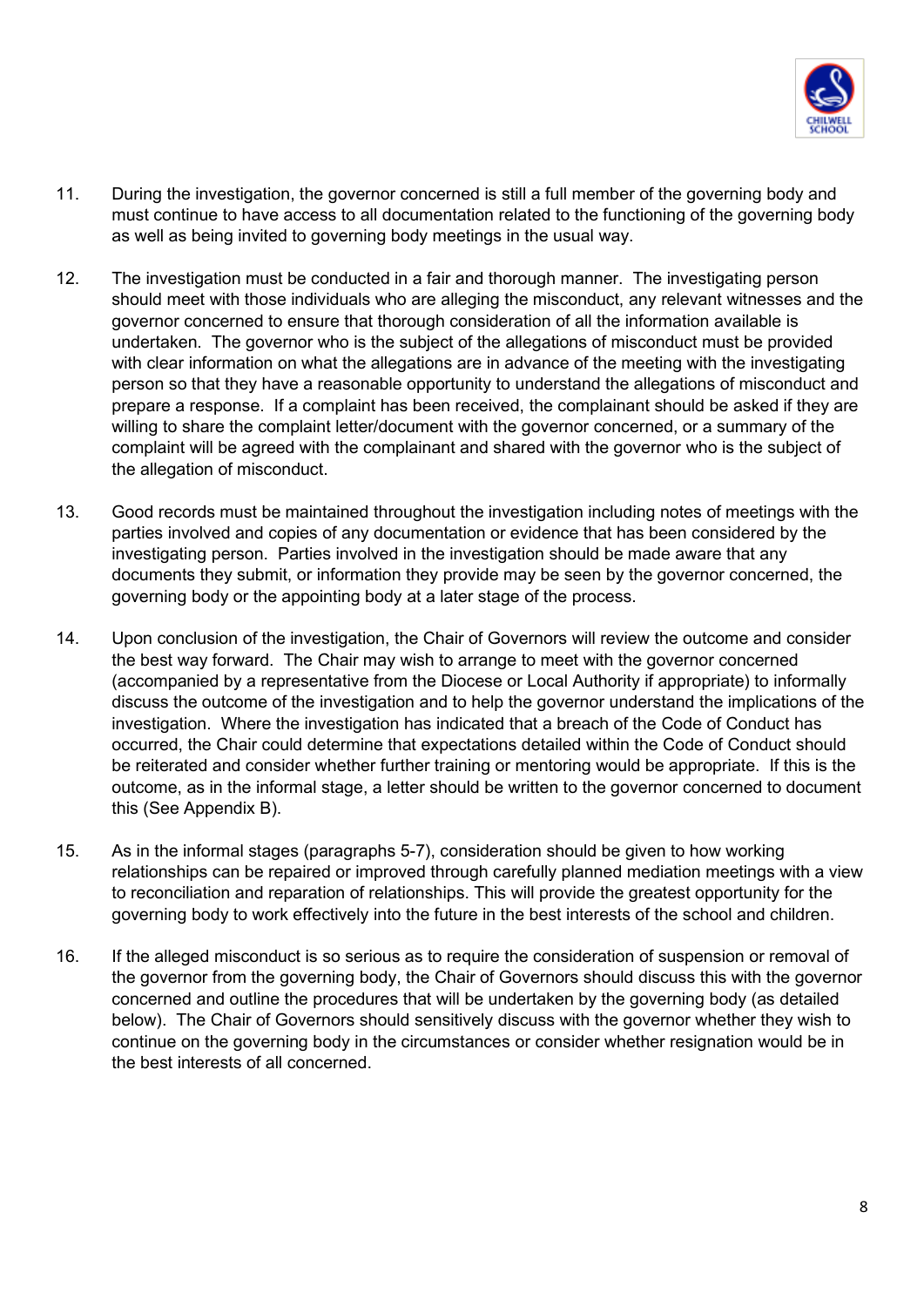

#### **Addressing concerns about the conduct of Associate Members**

- 17. [The School Governance \(Constitution\) \(England\) Regulations 2012](https://www.legislation.gov.uk/uksi/2012/1034/contents/made) (Part 2, 12) states that Associate Members are appointed by the governing body as a member of any committee established by them, but they are not a governor. [The School Governance \(Roles, Procedures and](https://www.legislation.gov.uk/uksi/2013/1624/contents/made)  [Allowances\) \(England\) Regulations 2013](https://www.legislation.gov.uk/uksi/2013/1624/contents/made) (Part 5, 24) states that an Associate Member may be removed from office by the governing body at any time.
- 18. When a governing body appoints an Associate Member, they should ensure that the Associate Member is also made aware (and signs) the Code of Conduct. Concerns about the conduct of an Associate Member should be addressed in the same way as for governors in the informal stages as detailed above. However, if concerns are of a serious nature the Chair of Governors (or other governor) may raise the concerns with the Full Governing Body under the "Membership" item on the Agenda and ask the Governing Body to consider the Associate Member's removal. There is no requirement for a formal investigation or exchange of papers prior to the meeting. The Associate Member will be given the opportunity to respond if they so wish but must then withdraw from the meeting whilst the Governing Body reach a decision by vote. The decision of the governing body is final and there is no right of appeal for an Associate Member removed from the governing body.

#### **Suspension of a Governor**

- 19. The suspension of a governor from a governing body is a serious sanction and should always be considered very carefully before proceeding. Governing Boards will need to consider the impact of suspending a governor on the governing body as a whole and how this might affect the efficient function of the governing body both during the suspension and when the suspended governor returns to the governing body. The decision to suspend a governor must be taken by the Full Governing Body and cannot be delegated to an individual governor, the Chair or a Committee [\(Regulation 19 of the Roles Procedures and Allowances Regulations 2013\).](https://www.legislation.gov.uk/uksi/2013/1624/regulation/19/made)
- 20. Given the sensitivity of the situation and that Associate Members do not have voting rights in Full Governing Body meetings, only Governors should attend meetings to consider the suspension of a governor and Associate Members should not be involved in this process or receive any documentation in relation to a suspension.
- 21. [The School Governance \(Roles, Procedures and Allowances\) \(England\) Regulations 2013,](https://www.legislation.gov.uk/uksi/2013/1624/contents/made) allow maintained school governing bodies to suspend any category of governor for a fixed period of up to six months. [Regulation 17](https://www.legislation.gov.uk/uksi/2013/1624/regulation/17/made) details the power of the governing body to suspend a governor from all or any meetings for one or more of the following grounds:

(a) that the governor, being a person paid to work at the school, is the subject of disciplinary proceedings in relation to his or her employment;

(b) that the governor is the subject of proceedings in any court or tribunal, the outcome of which may be that the governor is disqualified from continuing to hold office as governor under Schedule 6 to the Constitution Regulations 2007 or Schedule 4 to the Constitution Regulations 2012;

(c) that the governor has acted in a way that is inconsistent with the ethos or with the religious character of the school and has brought or is likely to bring the school or the governing body or the office of governor into disrepute; or

(d) that the governor is in breach of the duty of confidentiality to the school or to any member of staff or pupil at the school.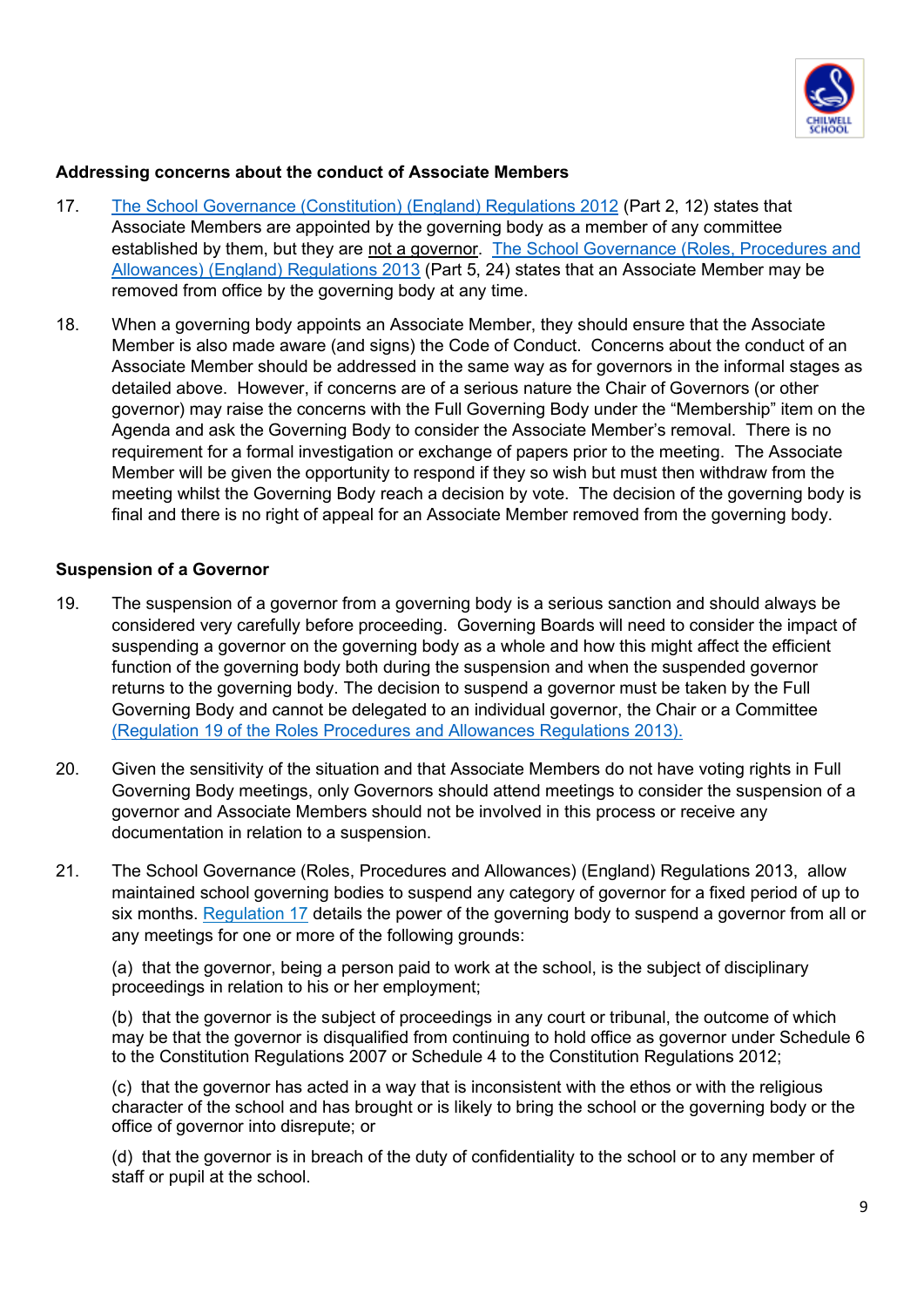

#### The procedure to consider the suspension of a Governor

- 22. As detailed in the sections above, prior to the commencement of proceedings to suspend a governor, the Chair of Governors (or Vice Chair) should have had discussions with the governor to outline the concerns around the misconduct and to advise that the governing body will be asked to consider the suspension of the governor. Usually, the Chair (or Vice Chair) would be the governor proposing to the governing body that the governor is suspended. However, if an investigation has been undertaken by another governor, they may be the governor proposing the suspension to the governing body instead of the Chair.
- 23. The Chair should explain to the governor the process that will be undertaken as detailed below:
	- a) The Chair (or clerk) will explore with the governor concerned and governing body a date to convene a Special Full Governing Body meeting to consider the suspension within a reasonable time frame (at least 14 calendar days' notice of the meeting will be given). The Chair will make reasonable efforts to accommodate the governor's availability but ultimately it is the Chair's decision to determine the date of the meeting.
	- b) At least 14 days in advance of the Special Governing Body meeting, the governor will be provided with a statement and papers detailing the grounds for the proposal to suspend. The papers would usually be (but not limited to) documents/evidence obtained during the investigation stage and any previous correspondence with the governor about their conduct along with the stated grounds for suspension.
	- c) The governor will be allowed 7 calendar days to consider the documents presented and be provided with an opportunity to provide a written response. The governor's written response should be returned to the Chair or clerk by the given deadline. If the written response is not received within the prescribed timescale it will be at the discretion of the Chair as to whether any late response is accepted. The meeting will not be postponed on the grounds of a late submission of papers and the governor should ensure that the papers are received on time.
	- d) At least 7 calendar days prior to the Special Full Governing Body meeting, the Governing Body will be provided with an Agenda and the matter must be specified as an item on the Agenda. All papers provided by the Chair/Vice Chair/Governor proposing the suspension, and the governors response will be made available to the governing body. All governors will be provided with all papers for consideration, every governor receiving a copy of the same papers. Careful consideration must be given to the content and dissemination of the documentation prior to the meeting to ensure that there are no data breaches.
	- e) As with all Full Governing Body meetings, the Special Full Governing Body meeting must be professionally clerked and an accurate set of minutes produced. It is advised that governing bodies give careful consideration to the confidential nature of the meeting and ensure that items are deemed confidential in the minutes as appropriate and as advised by the clerk.
	- f) Consideration must be given by the Governing Body as to who will Chair the meeting. In the event that the Chair of Governors is proposing the suspension of the governor, the Governing Body may need to agree that the Vice Chair will preside as Chair at the meeting or appoint an alternative Governor to Chair the meeting.
	- g) Governors must carefully consider if they have a conflict of interest and whether they can consider the matter impartially. Conflicts of interest must be declared, and that governor should withdraw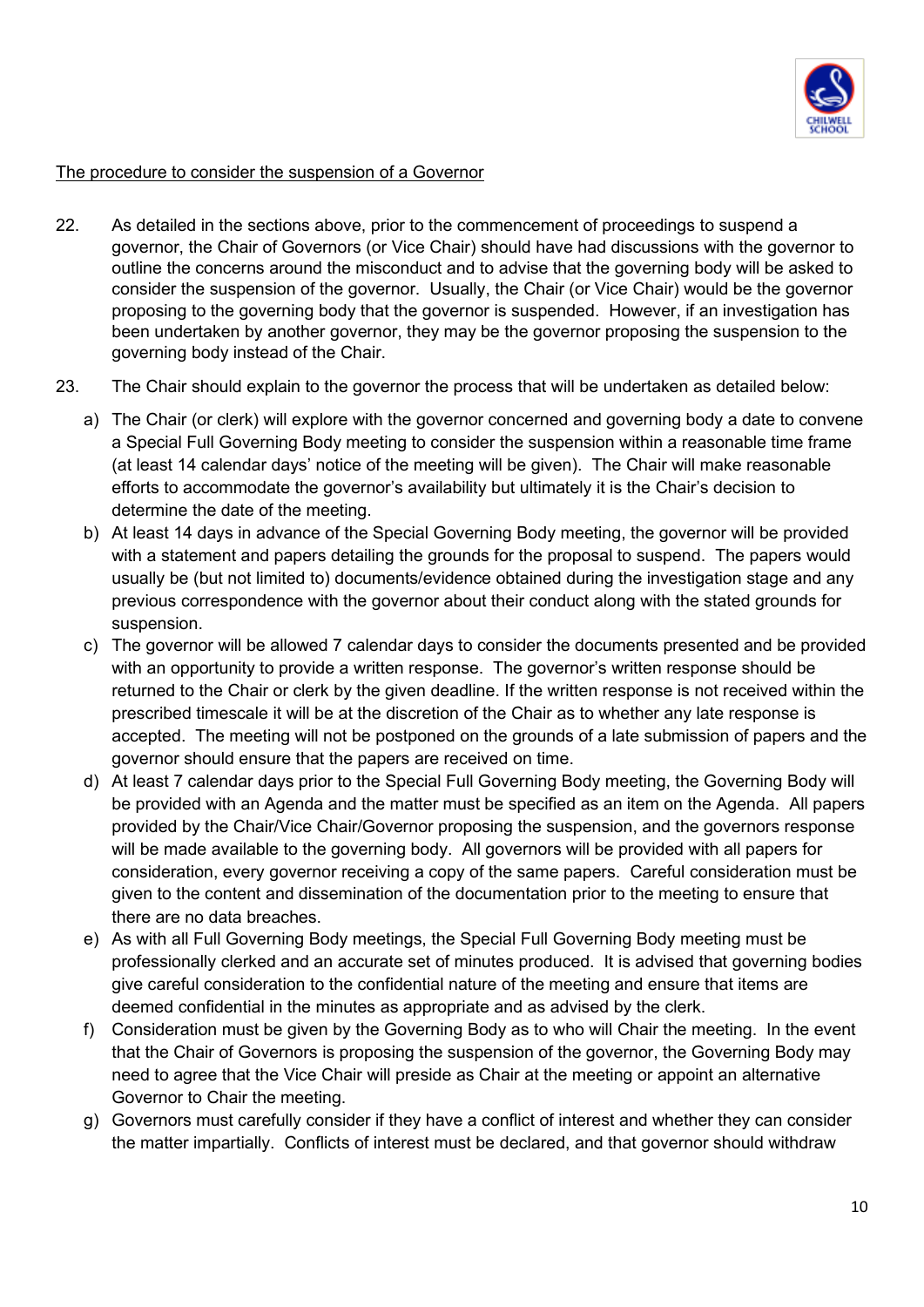

from the meeting accordingly. Governors may need to seek advice from the clerk or Governor Services as to whether a conflict of interest is actually relevant to the suspension procedure.

- h) Witnesses would normally provide statements during the investigation stage of the process and their statements would be included in the papers presented to the governing body. If a witness's evidence has not been included in the investigation, they would be allowed to submit a statement in evidence as part of the papers. As such, it would not normally be appropriate for witnesses to attend the meeting.
- i) All governors should read all papers carefully prior to the meeting so that they are fully informed and aware of the situation. Verbal statements to the governing body at the meeting by the governors proposing and responding should be made on the premise that the governing body has read all the information provided to them in advance of the meeting and therefore a short summary of the pertinent facts should be presented. The Chair of the meeting may agree with the governor proposing and responding a reasonable time limit for their statements to the governing body in order for the meeting to proceed as effectively as possible.
- j) The governor proposing the suspension will need to outline their reasons for the proposal to the rest of the governing body.
- k) The governor in question must be given an opportunity to make a statement in response.
- l) The governing body must be allowed an opportunity to question the statements or evidence from either party.
- m) Once the governing body are satisfied that they have heard and received all the evidence required to reach a decision the governor proposing the suspension and the governor concerned should withdraw from the meeting to allow the governing body an opportunity to consider the matter. The Chair of the meeting will agree with both parties how and when the outcome of the meeting will be communicated to them before they leave the meeting.
- n) The governing body will be allowed an opportunity to discuss and deliberate the evidence presented to them.
- o) Governors will then be required to take a vote on whether to suspend the governor based on the evidence presented and how long the governor will be suspended for (up to a maximum of 6 months). A majority decision must be reached, and the decision will have immediate effect. If there is an equally split decision the Chair of the meeting will cast a deciding vote. Both parties will be informed of the decision in the agreed way either by the Clerk or by the Chair of the meeting.
- p) The Governing Body, having considered the evidence may determine that further recommendations are made such as (but not limited to) a review of the Code of Conduct, a review of induction and training for governors, mediation for the parties involved with a view to fostering positive working relationships into the future etc.
- q) For Governors appointed by other bodies (e.g. Local Authority Governors or Foundation Governors) the governing body should determine whether a recommendation should be made to the appointing body to request consideration be given to the removal of the appointed governor.
- r) Upon conclusion of the meeting, the Chair of the meeting must write to the governor concerned within 7 calendar days to confirm the outcome of the meeting. If the governor is not suspended, consideration must be given as to what intervention or action is required to avoid similar circumstances arising in the future. If the governor is suspended the letter should confirm the length of the suspension and any recommendations agreed by the governing body at the meeting including whether a referral is being made to the appointing body to consider removal. A copy of the outcome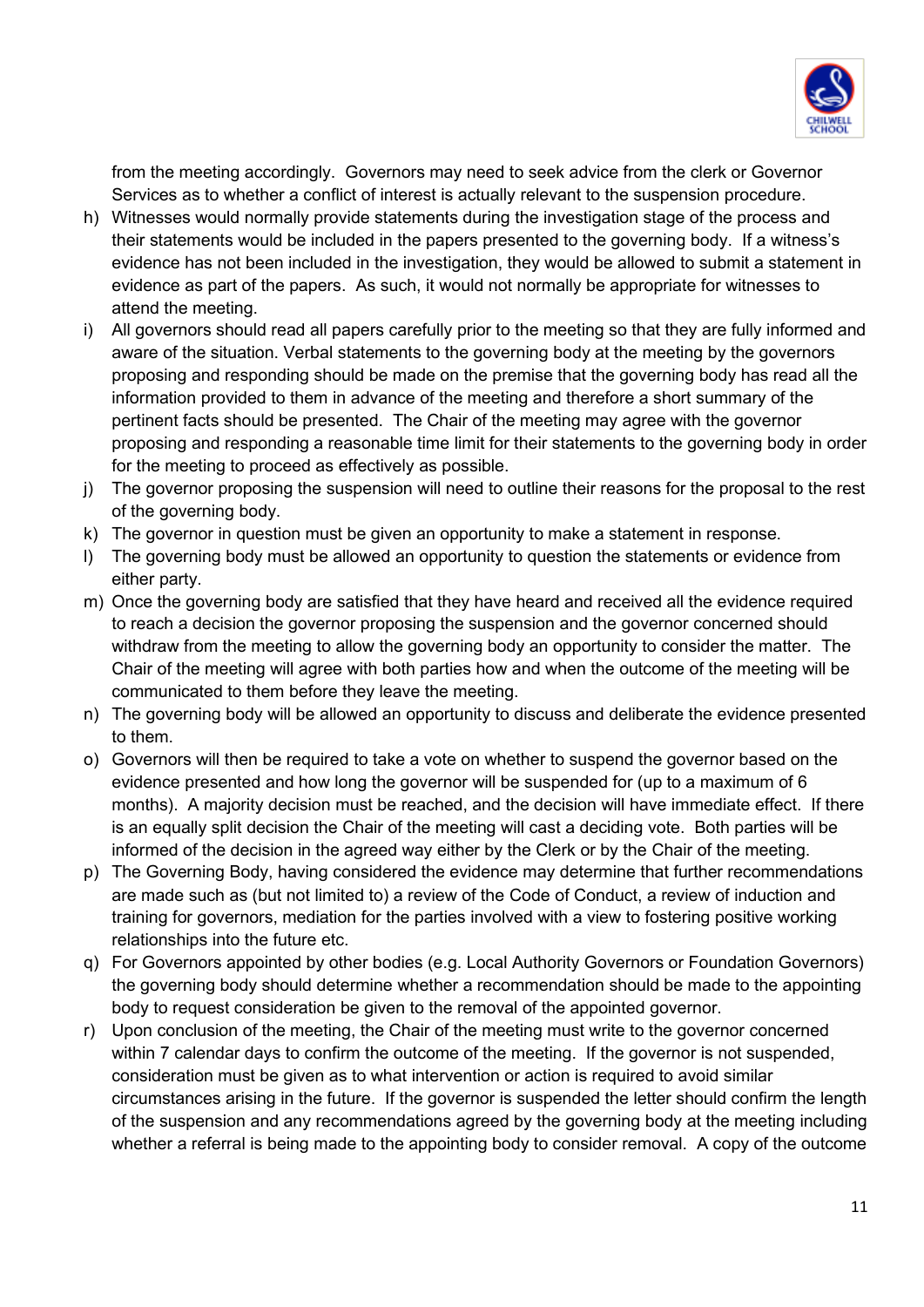

letter should be provided to the Headteacher, Chair of Governors and the appointing body if appropriate.

- s) The minutes of the meeting should be made available to the governing body for approval at the next Full Governing Body meeting, but careful consideration should be given as to where the minutes are stored due to the confidential nature of the meeting.
- t) There is no right of appeal against the decision to suspend a governor from the governing body.
- 24. In accordance with the regulations, during the period of the suspension the governor concerned will still receive notices of, and agendas and reports or other papers for meetings of the governing body. The suspended governor may not be removed from the governing body on the grounds of nonattendance at governing body meetings during the period of suspension.
- 25. The Chair of Governors must consider how the suspended governor will be communicated with during the period of suspension and how they will be reintegrated into the governing body at the end of the suspension period. This will need very careful management which should include an informal meeting with the governor shortly before the end of the suspension period to ensure that the return is a successful one and that no further concerns about conduct arise.

#### **Removal of a Governor**

- 26. The removal of a governor must only ever be considered in the most serious and exceptional cases where informal resolution, training or suspension is either not appropriate or has not addressed the conduct of the governor. There is no requirement in the regulations for a governor to be suspended prior to being considered for removal.
- 27. The removal of a governor should not be considered simply to remove dissenting or challenging voices. Good governance involves asking courageous questions and offering appropriate professional challenge and a divergence of viewpoints and perspectives in a healthy debate supports good decision making.
- 28. In its [guidance](https://www.gov.uk/government/publications/constitution-of-governing-bodies-of-maintained-schools) to The School Governance (Constitution) (England) Regulations 2012, as amended by The School Governance (Constitution and Federations) (England) (Amendment) Regulations 2017, the Department for Education details the circumstances and procedures for the removal of a governor.
- 29. Examples which could give rise to the removal of a governor could include (but not exhaustively):
	- a) There have been repeated grounds for suspension.
	- b) There has been serious misconduct. Serious misconduct should be determined by the governing body based on the facts of a case. However, it is expected that any actions that compromise the Nolan Principles, if sufficiently serious, would be considered in scope of this reason for removal. This also links to a serious breach of the Governing body's Code of Conduct.
	- c) The governor displays repeated and serious incompetence despite appropriate support to develop the skills required to be an effective governor, or where attendance is so irregular that the governor is unable to make any meaningful contribution to the work of the board.
	- d) The governor has engaged in conduct aimed at undermining fundamental British Values of democracy, rule of law, individual liberty, mutual respect and tolerance of those with different faiths or beliefs; and/or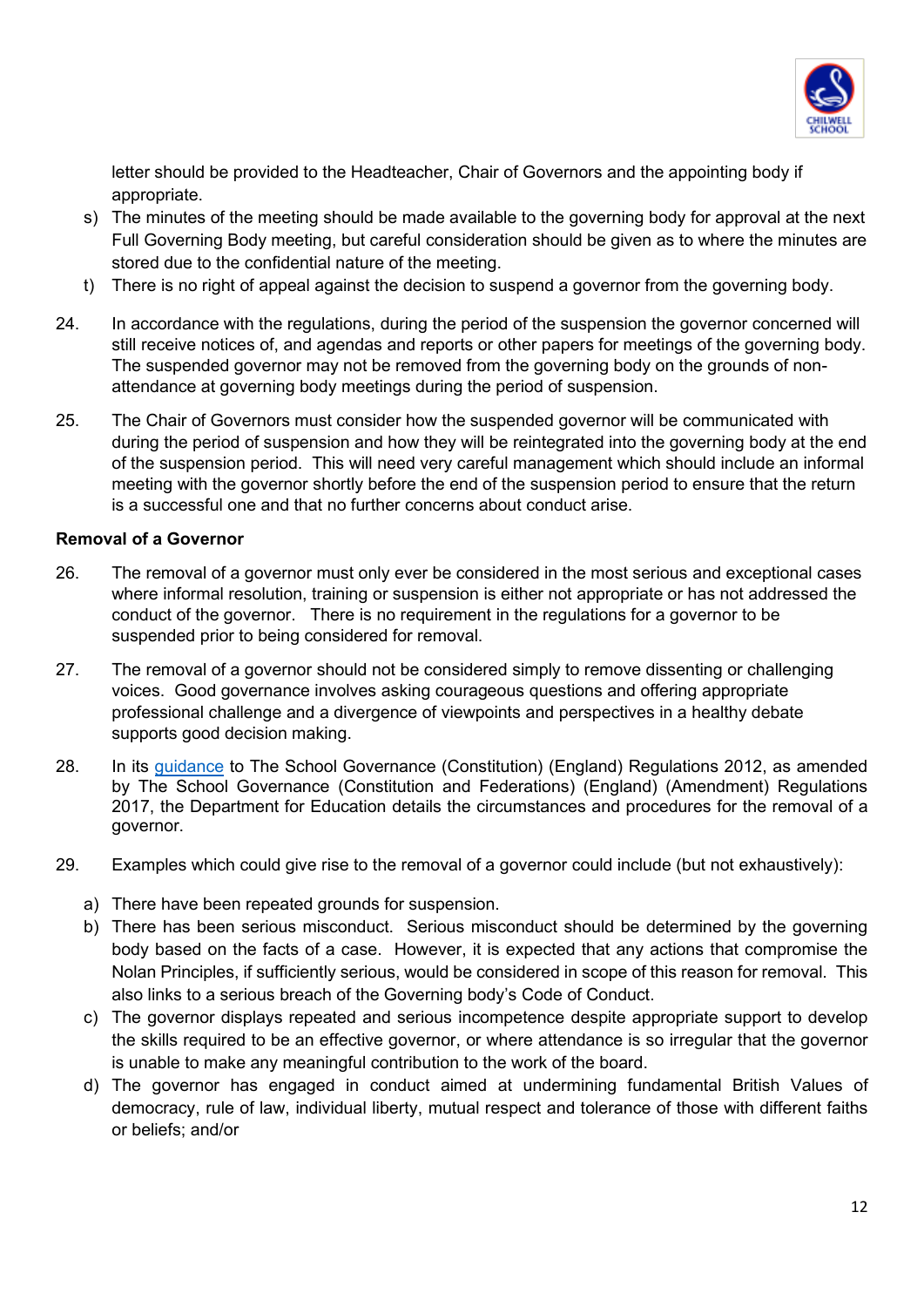

e) Their actions are significantly detrimental to the effective operation of the governing body, distracting it from its core strategic functions and/or their actions interfere with the operational efficiency of the school thereby wasting a significant amount of headteacher and/or senior leadership time.

#### The procedures for the removal of a governor

30. When considering the removal of a governor, the Chair of Governors must seek advice from Governor Services to ensure that the correct procedure is being followed. Different procedures are required depending on the category of governor, and who appointed the governor as detailed in the Instrument of Government.

#### Removal of a Co-opted Governor, Partnership Governor, Ex-Officio Foundation Governor, Appointed Parent Governor, Elected Parent Governor or Staff Governor.

- 31. The decision to remove a governor must be taken by the Full Governing Body and cannot be delegated to an individual governor, the Chair or a Committee. Prior to the commencement of proceedings to remove a governor, the Chair of Governors (or Vice Chair) should have had discussions with the governor to outline the concerns around the misconduct and to advise that the governing body will be asked to consider the removal of the governor. Usually, the Chair (or Vice Chair) would be the governor proposing to the governing body that the governor is removed. However, if an investigation has been undertaken by another governor, they may be the governor proposing the removal to the governing body instead of the Chair.
- 32. As with the procedure for the suspension of a governor, given the sensitivity of the situation and that Associate Members do not have voting rights in Full Governing Body meetings, only Governors should attend meetings to consider the removal of a governor and Associate Members should not be involved in this process or receive any documentation in relation to a removal.
- 33. The Chair should explain to the governor being considered for removal the process that will be undertaken as detailed below:
	- a) The Chair (or clerk) will explore with the governor concerned and governing body a date to convene a Special Full Governing Body meeting to consider the removal within a reasonable time frame (at least 14 calendar days' notice of the meeting will be given). The Chair will make reasonable efforts to accommodate the governor's availability but ultimately it is the Chair's decision to determine the date of the meeting.
	- b) At least 14 days in advance of the Full Governing Body meeting, the governor will be provided with a statement and papers detailing the grounds for the proposal to remove. The papers would usually be (but not limited to) documents/evidence obtained during the investigation stage and any previous correspondence with the governor about their conduct along with the stated grounds for removal.
	- c) The governor will be allowed 7 calendar days to consider the documents presented and be provided with an opportunity to provide a written response. The governor's written response should be returned to the Chair or clerk by the given deadline. If the written response is not received within the prescribed timescale it will be at the discretion of the Chair as to whether the late response is accepted. The meeting will not be postponed on the grounds of a late submission of papers and the governor should ensure that the papers are received on time.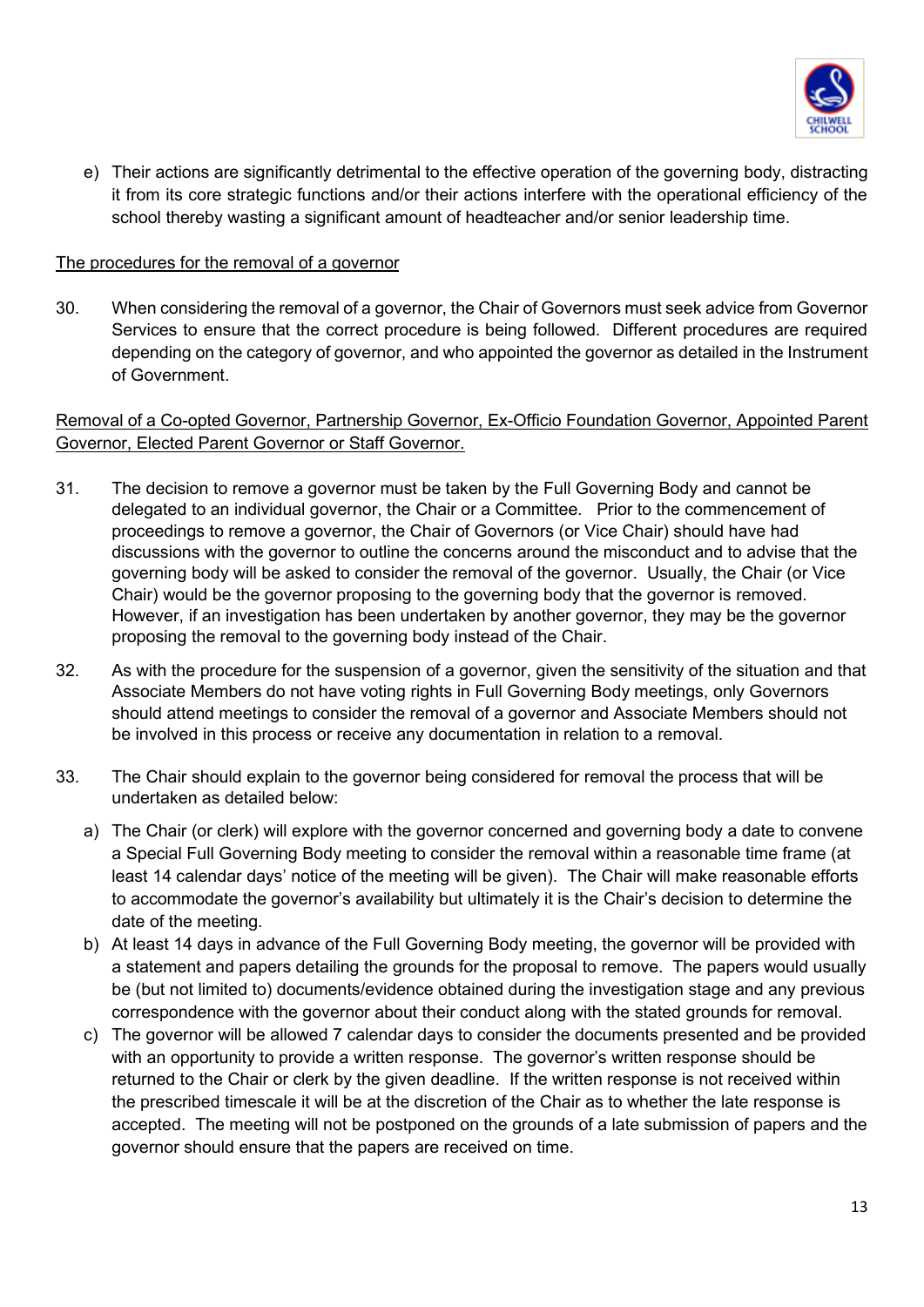

- d) At least 7 calendar days prior to the Full Governing Body meeting, the Governing Body will be provided with an Agenda and the matter must be specified as an item on the Agenda. All papers provided by the Chair/Vice Chair/Governor proposing the removal, and the governors response will be made available to the governing body. All governors will be provided with all papers for consideration, every governor receiving a copy of the same papers. Careful consideration must be given to the content and dissemination of the documentation prior to the meeting to ensure that there are no data breaches.
- e) As with all Full Governing Body meetings, the meeting must be professionally clerked and an accurate set of minutes produced. It is advised that governing bodies give careful consideration to the confidential nature of the meeting and ensure that items are deemed confidential in the minutes as appropriate and as advised by the clerk.
- f) Consideration must be given by the Governing Body as to who will Chair the meeting. In the event that the Chair of Governors is proposing the removal of the governor, the Governing Body may need to agree that the Vice Chair will preside as Chair at the meeting, or appoint an alternative Governor to Chair the meeting.
- g) Governors must carefully consider if they have a conflict of interest and whether they can consider the matter impartially. Conflicts of interest must be declared and that governor should withdraw from the meeting accordingly. Governors may need to seek advice from the clerk or Governor Services as to whether a conflict of interest is actually relevant to the suspension procedure.
- h) Witnesses would normally provide statements during the investigation stage of the process and their statements would be included in the papers presented to the governing body. If a witness's evidence has not been included in the investigation, they would be allowed to submit a statement in evidence as part of the papers. As such, it would not normally be appropriate for witnesses to attend the meeting.
- i) All governors should read all papers carefully prior to the meeting so that they are fully informed and aware of the situation. Verbal statements to the governing body at the meeting by the governors proposing and responding should be made on the premise that the governing body has read all the information provided to them in advance of the meeting and therefore a short summary of the pertinent facts should be presented. The Chair of the meeting may agree with the governor proposing and responding a reasonable time limit for their statements to the governing body in order for the meeting to proceed as effectively as possible.
- j) The governor proposing the removal will need to outline their reasons for the proposal to the rest of the governing body.
- k) In the case of an ex-officio foundation governor or a partnership governor whose removal has been requested by the nominating body (or person named in the instrument of government as the person entitled to make such a request), the nominating body/person would provide the grounds for the removal of the governor and any associated documentation. A representative from the nominating body/person may be invited by the Chair of Governors to present the reasons for the request for the removal of the governor to the Full Governing Body, or the case may be presented on behalf of the nominating body/person by the Chair of Governors or other governor with agreement from the nominating body/person.
- l) The governor in question must be given an opportunity to make a statement in response.
- m) The governing body must be allowed an opportunity to question the statements or evidence from either party.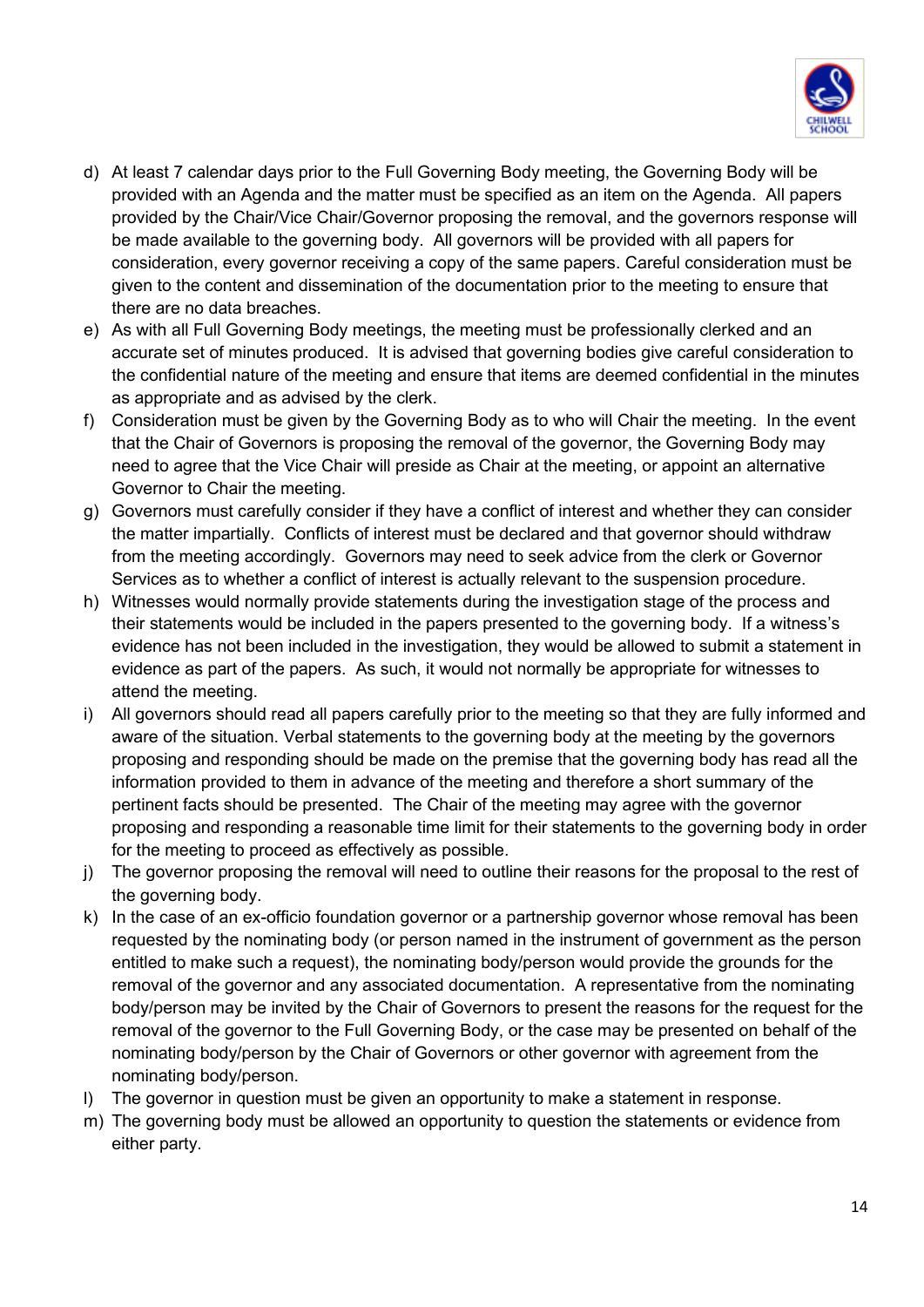

- n) Once the governing body are satisfied that they have heard and received all the evidence required to reach a decision the governor proposing the removal and the governor concerned should withdraw from the meeting to allow the governing body an opportunity to consider the matter. The Chair of the meeting will agree with both parties how and when the outcome of the meeting will be communicated to them before they leave the meeting.
- o) The governing body will be allowed an opportunity to discuss and deliberate the evidence presented to them.
- p) Governors will then be required to take a vote on whether to remove the governor based on the evidence presented. A majority decision must be reached. If there is an equally split decision the Chair of the meeting will cast a deciding vote. Both parties will be informed of the decision in the agreed way either by the clerk or by the Chair of the meeting.
- q) The Governing Body, having considered the evidence may determine that further recommendations are made such as (but not limited to) a review of the Code of Conduct, a review of induction and training for governors, mediation etc.
- r) Upon conclusion of the meeting, the Chair of the meeting must write to the governor concerned within 7 calendar days to confirm the outcome of the meeting. If the decision of the governing body is that the governor is not removed, consideration must be given as to what intervention or action is required to avoid similar circumstances arising in the future. If the decision of the governing body is that the governor is removed the letter should confirm the removal and a summary of the grounds for the removal. A copy of the outcome letter should be provided to the Headteacher, Chair of Governors and the nominating body/person if appropriate in the case of the Ex-officio or partnership governor.
- s) The minutes of the meeting should be made available to the governing body for approval at a Full Governing Body meeting but careful consideration should be given as to where the minutes are stored due to the confidential nature of the meeting.
- t) In accordance with the [regulations,](https://www.legislation.gov.uk/uksi/2012/1034/regulation/25/made) a further Full Governing Body meeting must be convened no less than 14 days after the first removal meeting to confirm by resolution following a vote, the removal of the governor. The matter of confirmation of the governor's removal must be specified as an Agenda item and in accordance with the regulations, 7 calendar days' notice must be given of this meeting. There is no requirement for any further evidence to be presented to, or considered by, the governing body at this meeting. The governing body are simply required to confirm their decision. It is advised that only those governors who were present and voted at the first removal meeting attend this second confirmation meeting as they are the governors who have heard, seen and considered all the evidence. The governor who proposed the removal and the governor who was the subject of the removal decision should not attend the meeting. Once this meeting has taken place, the outcome of the meeting will be communicated in writing by the Chair of the meeting within 7 calendar days to the governor subject of the removal, the Chair of Governors, the Headteacher and nominating body/person if appropriate. The governor is considered removed from the date of the second meeting to confirm the removal.
- u) Following the second meeting, the removed governor has an opportunity to appeal the decision to remove them as detailed in paragraphs 35-38. The removed governor should write to the Chair of Governors no more than 14 calendar days from the date of the outcome letter from the second meeting stating their intention to appeal the decision to remove them and the grounds for their appeal.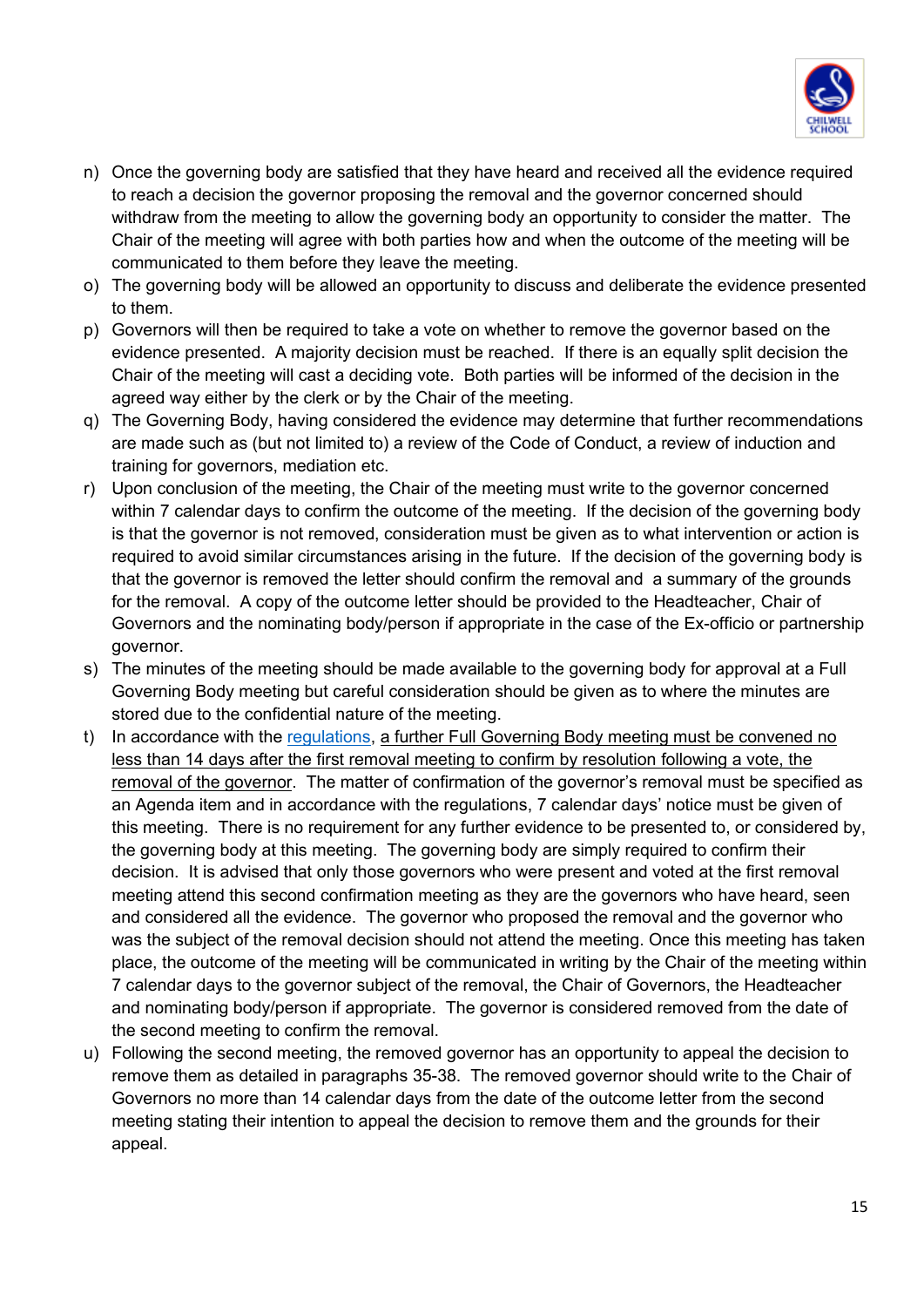

#### Disqualification following removal

34. Any person removed as an elected governor from the governing body during their term of office will be disqualified from serving or continuing to serve as a school governor for five years from the date of their removal – not just at the school they have been removed from, but any school. This does not apply to other categories of governors who have been removed.

Governor Removal Appeal Process (for Co-opted Governors, Partnership Governors, Ex-Officio Foundation Governors, Appointed Parent Governors, Elected Parent Governors or Staff Governors only.)

- 35. The Department for Education (DfE) advises that governing bodies are expected to provide an appeals procedure to enable any removed governor to test the reasonableness of the governing body's decision to remove them. The DfE advise that an independent panel conducts the appeal which could include a governor from another school, and/or a suitable official from the Local Authority, or a suitable diocesan representative.
- 36. Upon receipt of the statement of appeal from the removed governor, the Chair of Governors should contact Governor Services, Nottinghamshire County Council. Governor Services will work with the Chair of Governors to determine the arrangements to consider an appeal with an independent panel (3 in number) appointed by Governor Services. The independent panel will review the actions of the governing body and associated documentation and consider the grounds for appeal and response from the Chair of Governors or governor responding to the appeal on behalf of the governing body.
- 37. The process for the appeal will be confirmed to all parties by Governor Services. Having reviewed the documentation received associated with the removal and appeal, the panel will determine whether the appeal can be made by a review of the documentation alone, or whether a meeting with the parties is required for further clarification.
- 38. The independent panel can either determine that the appeal is upheld and the governor is therefore reinstated with immediate effect, or the appeal is not upheld and the decision of the governing body to remove the governor is confirmed. The decision of the independent panel will be final and will be confirmed in writing within 7 calendar days of the decision being made.

#### Removal of a Local Authority nominated Governor

- 39. Under the [regulations,](https://www.legislation.gov.uk/uksi/2012/1034/regulation/22/made) any Local Authority governor may be removed from office by the Local Authority who nominated the Local Authority governor to the governing body for appointment. The regulations state that the Local Authority must give written notice of the removal from office to the clerk to the governing body and to the Local Authority governor who is being removed.
- 40. Prior to considering the removal of a Local Authority governor, the Local Authority would need to be satisfied that the governing body had fulfilled its responsibilities to induct, train and mentor the Local Authority governor on appointment and that it has addressed any concerns at an informal level in accordance with the Code of Conduct. Any concerns about the conduct of a Local Authority governor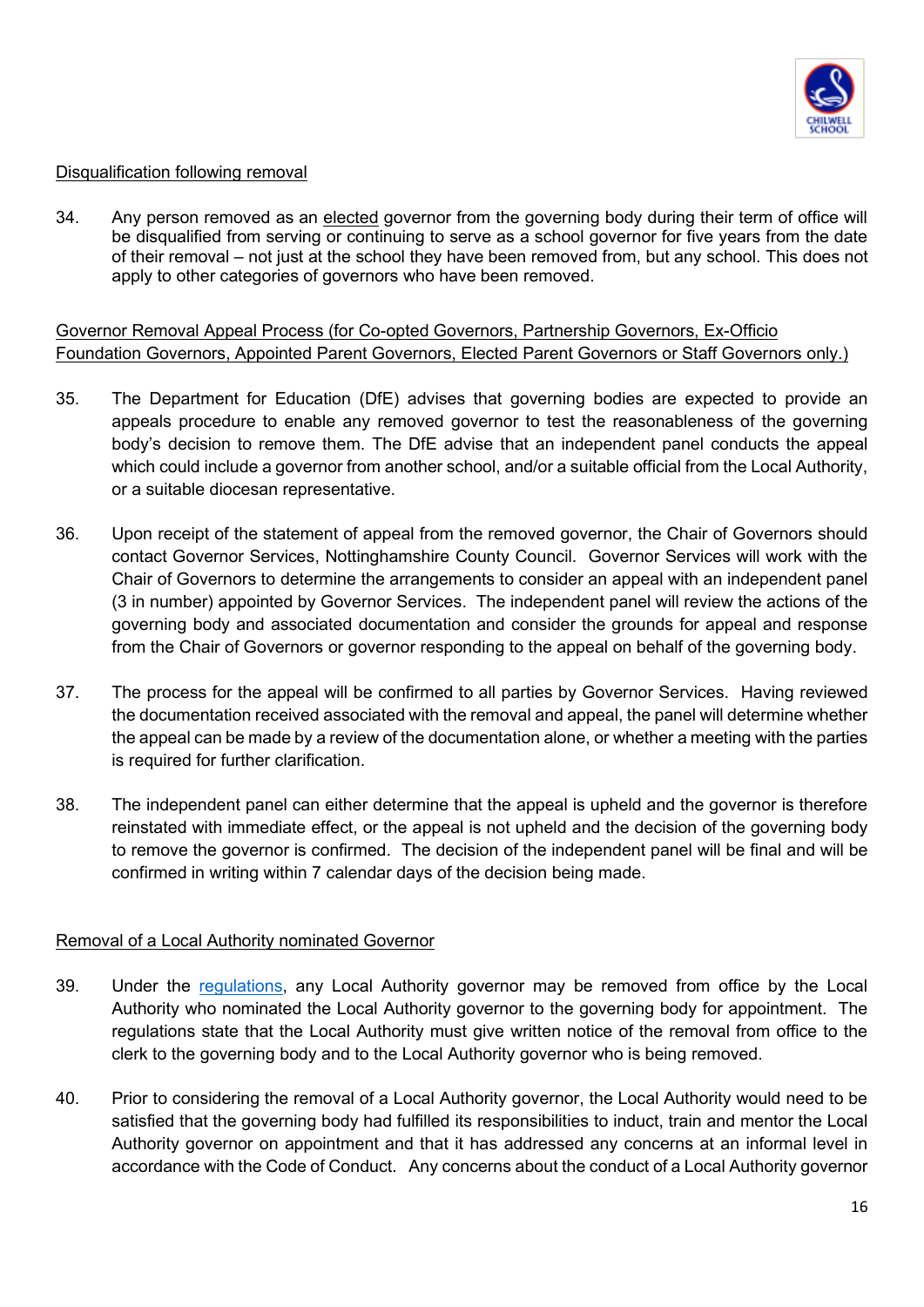

must be raised by the Chair of Governors with Governor Services. An agreed approach will then be made with regard to any formal investigation or remedial actions that need to be taken to address any concerns about conduct.

- 41. Where more serious concerns are raised by the Chair of Governors, Governor Services will work with the Chair of Governors to convene a Special Full Governing Body meeting to consider the suspension of the Local Authority governor (as detailed previously in this procedure) and to ask the Full Governing Body to recommend a request to the Local Authority to consider the removal of the Local Authority governor. This will ensure that the Full Governing Body have authorised the request rather than the Chair of Governors acting alone in seeking a removal.
- 42. With authority from the governing body as detailed above, the Chair of Governors should formally write to the Service Director, Education, Learning and Skills at Nottinghamshire County Council requesting the Local Authority consider the removal of the Local Authority Governor. The Chair of Governors should provide a full copy of the papers presented to the Full Governing Body for the suspension meeting along with the outcome letter and minutes of the Full Governing Body meeting. This documentation will then be considered by the Service Director.
- 43. If the Service Director determines that there is sufficient evidence that a full and fair process has been undertaken by the Governing Body to suspend the governor, the Service Director will consider the same evidence and reach a decision on whether to remove the governor without the requirement for a further meeting with the governor concerned.
- 44. If the Service Director is not satisfied that sufficient evidence has been presented by the Chair of Governors to consider the removal of a Local Authority Governor, or in the case where the governing body have not suspended the LA governor or provided little or no evidence of misconduct, or the Local Authority has its own concerns about the conduct of a Local Authority Governor, the following procedure will be applied:
	- a) The Service Director will commission an investigation into the conduct of the Local Authority Governor as detailed in the Formal Investigation section of this procedure (paragraphs 8-16) . Only the Full Governing Body can suspend a governor, so the Local Authority Governor will still be a full participant in governance at the school during the investigation period.
	- b) The Service Director will receive the report from the investigating governor/officer and determine what further action is required. If there is insufficient evidence that the Local Authority governor should be removed, the Service Director may recommend to the governing body that further training, mentoring, mediation or other action be undertaken. Nottinghamshire County Council Governor Services will support the Chair of Governors in implementing these recommendations to ensure the effectiveness of the governing body moving forward.
	- c) Where the Service Director determines that there is sufficient evidence to consider the removal of the Local Authority governor, the Governor will be contacted by either the Service Director or their nominee to discuss the content of the report to outline the concerns around the misconduct. The Officer should sensitively discuss with the governor whether they wish to continue on the governing body in the circumstances or consider whether resignation would be in the best interests of all concerned.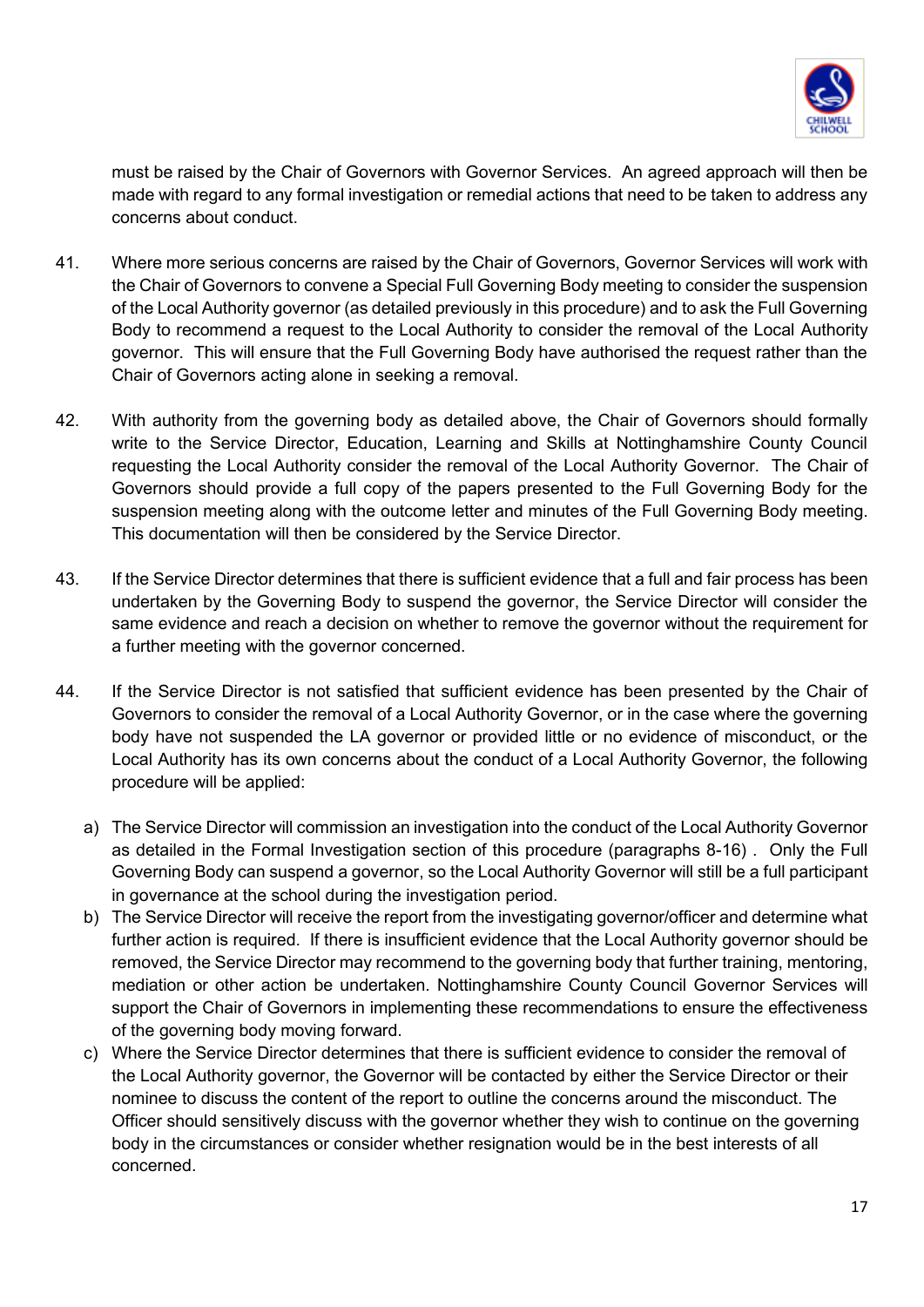

- d) If the Local Authority Governor remains in position following this discussion (or the governor doesn't engage in a discussion), the report will be sent to the Local Authority Governor and the Governor will be given 7 calendar days to provide a written response.
- e) The Service Director will consider the investigation report and response from the Local Authority Governor and make a determination on whether the Local Authority Governor is removed. The Service Director may either make the decision on the documentation presented or convene a meeting with the parties concerned to gain further clarity before reaching a decision if this is required. If the Service Director concludes that the governor is not removed, the Service Director will confirm this in writing to the Governing Body and the Governor concerned with any recommendations accordingly. If the Service Director determines that the Local Authority Governor is removed, the Service Director will confirm this in writing within 7 calendar days of the decision being made to the Governor concerned, the clerk to the Governing Body and the Chair of Governors.
- f) The decision of the Service Director is final and there is no right of appeal under the regulations.

#### Removal of a Foundation Appointed Governor.

- 45. Any Foundation Governor other than an Ex-officio foundation governor may be removed from office by the person/body who appointed the foundation governor as detailed in the instrument of government. The person/body who removed the governor must give written notice of the removal from office to the clerk to the governing body and to the Foundation governor who is being removed. There is no provision under the current Regulations, to appeal the appointing person/body's decision.
- 46. The Chair of the Governing Body is advised to contact their Diocesan governance professional for advice about the procedures for the removal of a Foundation Appointed Governor.